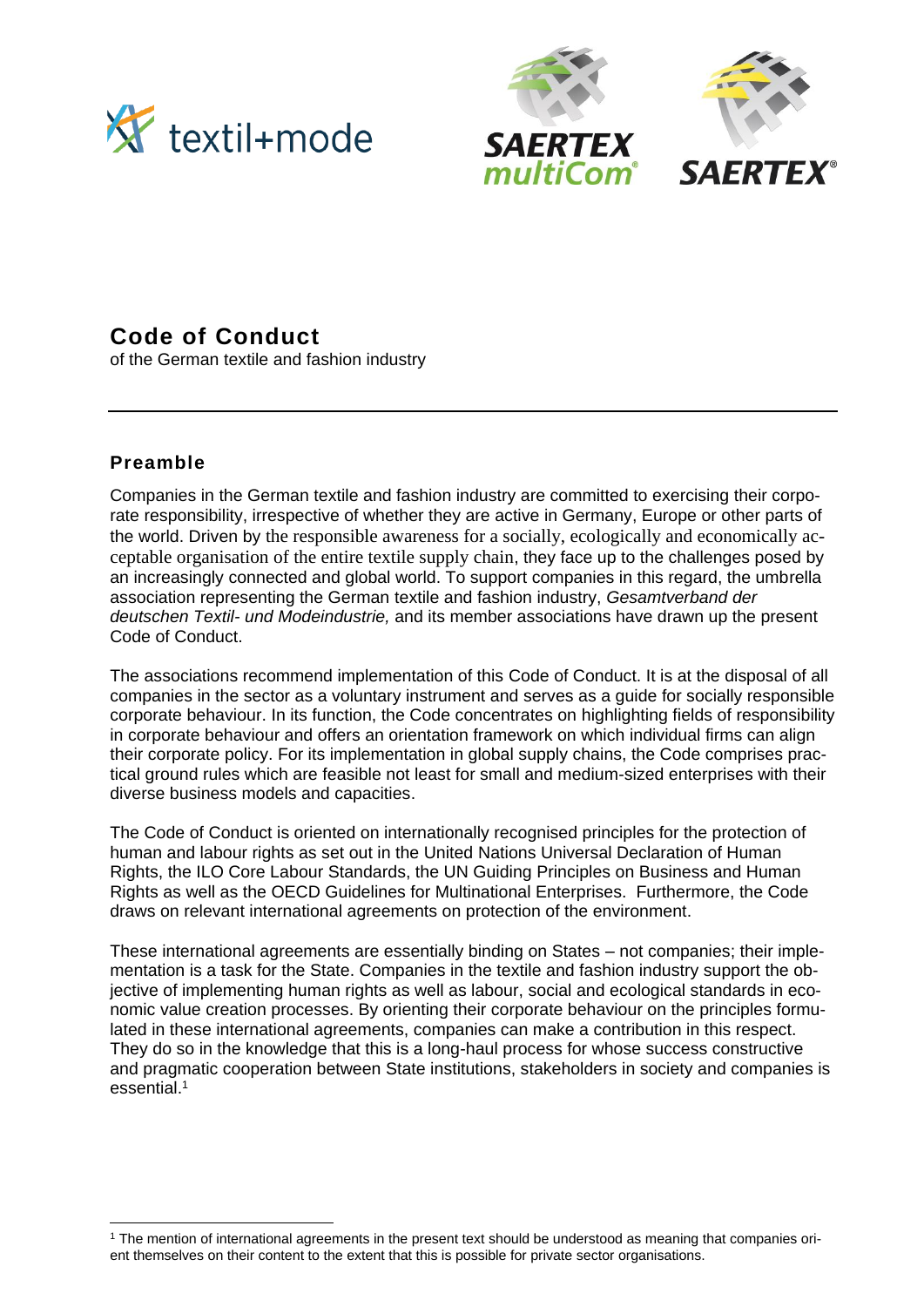# **1. Fundamental understanding of socially responsible business management**

#### *Legal compliance*

Companies comply with the laws of all countries in which they do business. They take care to comply with the principles of the present Code of Conduct in their own actions – in particular in countries with a weak governance structure – and also encourage their business partners to do likewise. Where current national provisions are in contradiction with the content of the Code or the domestic context makes it impossible to meet the responsibility for respecting human rights without restriction, companies should nevertheless find ways of complying with the principles on internationally recognised human rights and the content of the present Code of Conduct.

## *Contribution to society*

Companies regard themselves as part of the societies in which they do business. Through their business activities, they contribute well-being, advancement and sustainable development in these societies. Companies take into consideration indirect and direct effects of their business activities on society and environment, and endeavour to bring them into an appropriate balance of economic, social and ecological interests. They respect and accept the different legal, societal, cultural and social backgrounds of the countries into which their value creation chain extends, and recognise their structures, customs and traditions. Insofar as the latter are in conflict with the principles set out here, companies will enter into dialogue with their business partners and strive for understanding and acceptance.

## *Ethical business conduct and integrity*

Companies engage in legal business practices taking account of fair competition, intellectual property rights of third parties as well as antitrust and competition rules. They reject all forms of corruption and bribery, and promote in an appropriate manner principles of responsible business management such as transparency, accountability, responsibility, openness and integrity. Business partners should be treated fairly. Contracts should be complied with insofar as the framework conditions do not change fundamentally. Generally, ethical values and principles should be respected; this applies in particular for human dignity and internationally recognised human rights.

# **2. Respect for human rights**

Protection of human rights is the duty of the States in which companies are economically active. To support the duty of the State to protect human rights on its territory, companies should respect human rights. Companies should avoid infringing the human rights of others through their activities and should address adverse human rights impacts with which they are involved.

To meet the responsibility to respect human rights, companies should exercise Due Diligence in the area of human rights as a function of the size of the company, the risk of serious human rights effects as well as the nature and context of the business activity. Due Diligence should include procedures for identifying, preventing, mitigating and, where applicable, remediating potential adverse impacts on human rights, and should cover such adverse human rights impacts that companies cause or contribute to through their own activities or which may be directly linked to their operations, products or services by their business relationships.

# **3. Labour rights and working conditions**

Companies respect the core labour standards of the International Labour Organisation and create a safe and decent work environment.

## *Freedom of association and right to collective bargaining*

Companies respect the right of workers and employers to establish, without prior authorisation and as they so choose, organisations whose object is to promote and to protect the interests of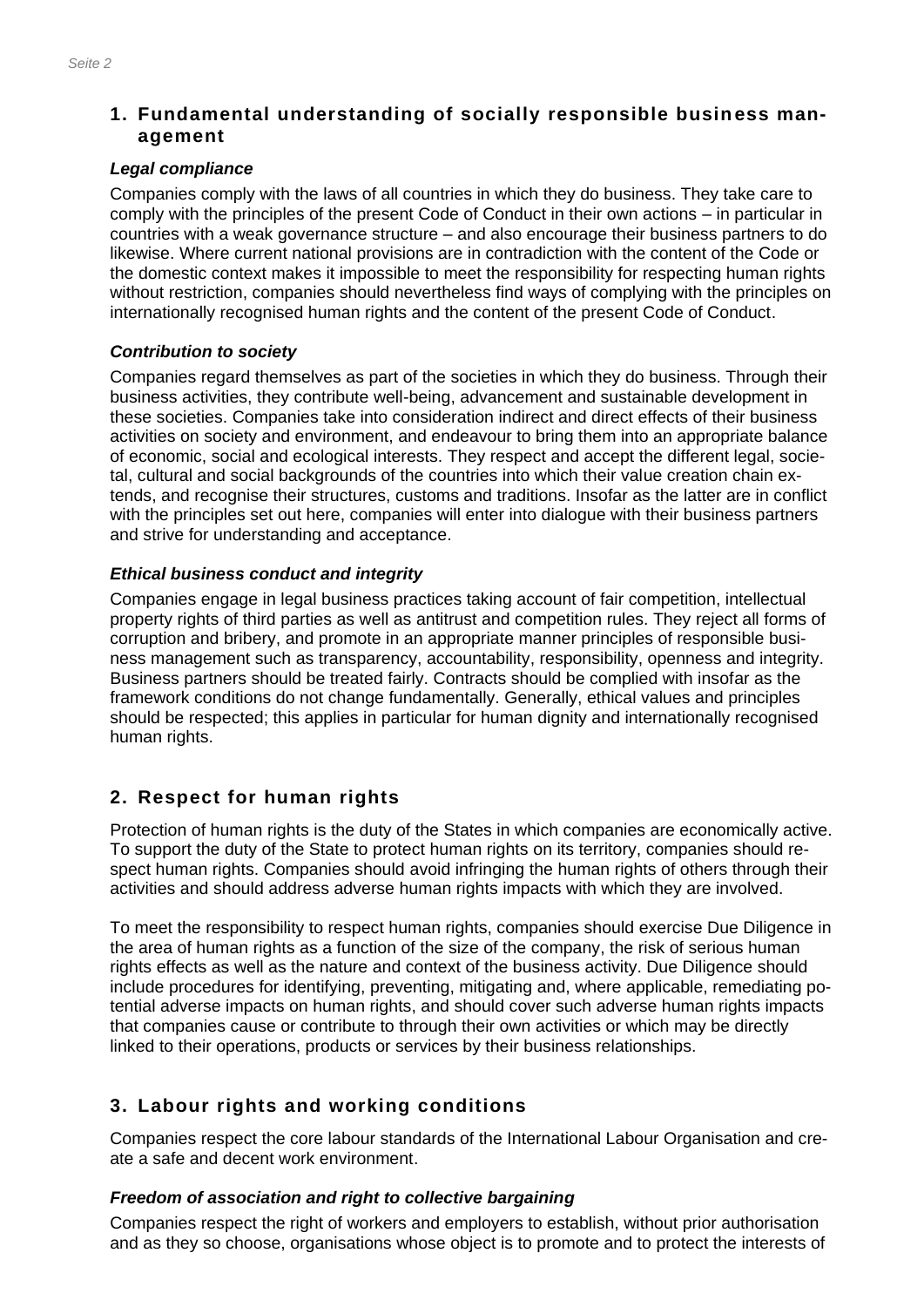workers or employers, to join such organisations and to select their representatives freely. Companies respect the right of workers and employers to conduct collective negotiations on pay and working conditions. Workers must not be discriminated against in terms of their employment due to their membership of worker organisations.

In countries where the principles of freedom of association and right to engage in collective bargaining are not recognised or where the exercise of these rights is restricted or proscribed, companies should enable their workers to select freely their own representatives with whom they can enter into a dialogue on workplace issues. Companies should respect the right of their workers to lodge complaints without disadvantages of any kind to them arising; such complaints should be dealt with in an appropriate procedure.

#### *Ban on forced labour*

Companies do not accept any economic activity based on forced labour, bonded labour or serfdom. This encompasses any type of work or service demanded of a person under the threat of punishment and for which that person has not voluntarily made himself or herself available.

#### *Ban on child labour and protection of young workers*

Companies promote the effective abolition of child labour. They respect the relevant statutory minimum age for access to employment or labour. Under the provisions of the International Labour Organisation, this may not be lower than the age at which compulsory education ends and not lower than 15 years of age.

Appropriate mechanisms to establish proof of age should be deployed in the framework of the recruitment procedure in order to prevent child labour. If companies establish proof of child labour, they should initiate necessary measures for remediation and social reintegration focused on the well-being and protection of the child.

Companies only employ young people under 18 years of age if the nature of the work performed or the work relationship does not jeopardise the life, health and morality of the young people in question and the latter receive appropriate schooling or vocational training in the relevant business sector.

## *Ban on discrimination in employment and profession*

Companies refrain from all forms of discrimination, exclusion or preference based on ethnicity, skin colour, gender, religion, political opinion, nationality and social origin resulting in the removal or restriction of equality of opportunity or treatment in employment or profession. Furthermore, the principle of equal pay for male and female workers for the same work should be applied.

#### *Working hours*

Insofar as applicable national laws or applicable workplace agreements do not specify a lower maximum working time, regular weekly working time should not exceed 48 hours plus a maximum of 12 hours of overtime. Overtime will be remunerated at no less than the rate laid down by law or collective agreement and should be required only in exceptional cases.

Companies grant their employees the right to rest periods on each working day and recognise important statutory holidays. A work-free day should be granted after six consecutive days of work.

#### *Remuneration*

Minimum pay rates must not fall below those set by law or collective agreement. In countries without a pay framework based on law or collective agreement, companies take account of the consideration that pay for regular full-time work should be sufficient to meet workers' basic needs. At the same time, it is recognised that companies alone cannot ensure a decent living and that supplementary benefits of the state and other social protection measures are necessary where appropriate.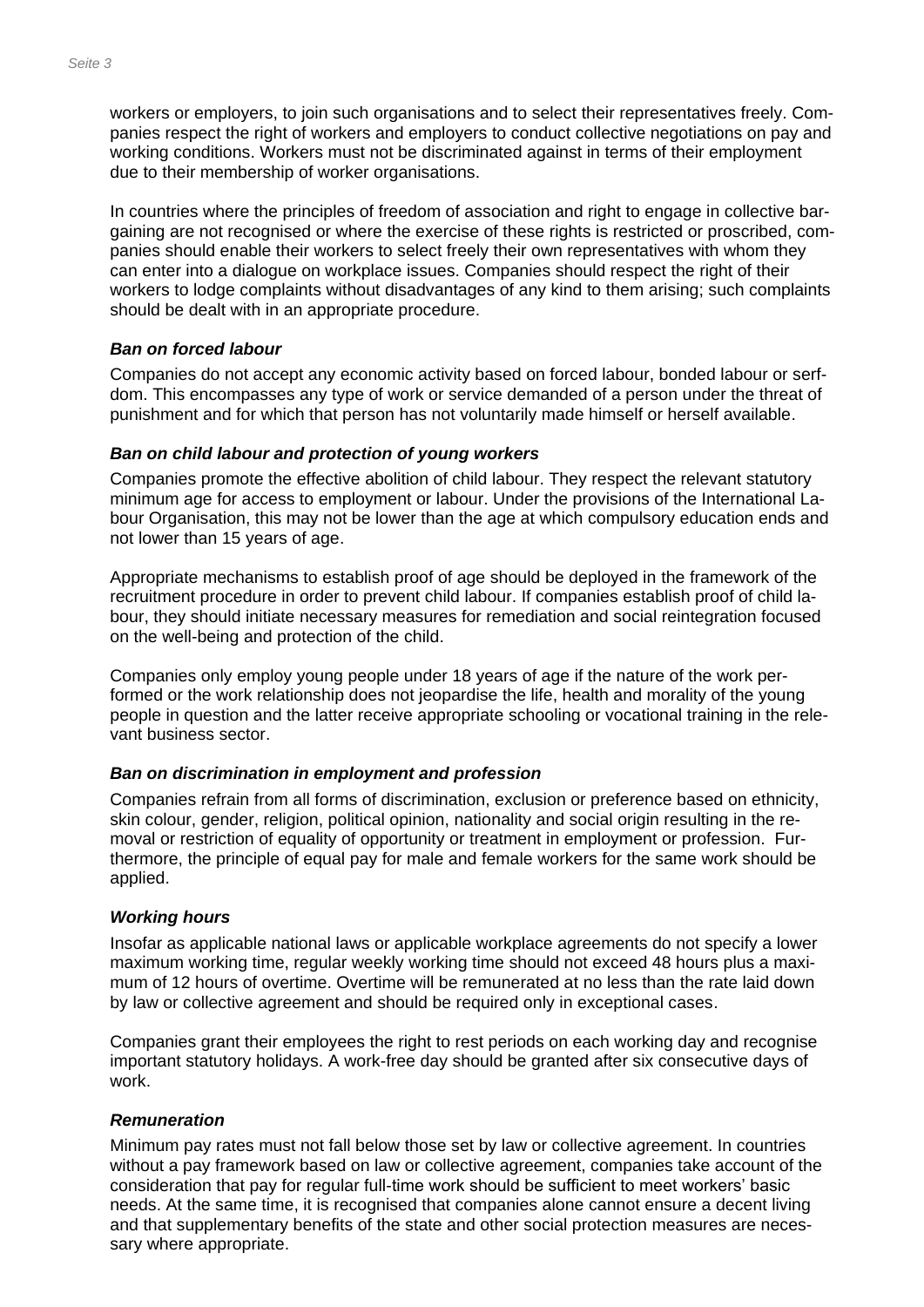Pay will not be withheld and will be paid to the worker in an appropriate form. Pay deductions are permissible only on the basis of law or collective agreement and should be itemised. Employees will be regularly informed about the composition of their remuneration.

#### *Employment relationships*

Companies should comply with the provisions of national labour law. Workers should be provided with comprehensible information about essential working conditions including working hours, remuneration as well as payment and documentation arrangements. Companies protect the right of workers to terminate their employment relationship taking account of the relevant notice period. In addition, companies endeavour to promote workers' vocational qualifications.

#### *Health and safety at work*

Taking account of national requirements, companies should implement appropriate measures to safeguard health and safety at work with a view to preventing work-related accidents in the framework of their activities and protecting the health of their workers. Applicable local rules on health and safety at work as well as on building safety and fire protection will be complied with in order to minimise the risk of accidents and work-related illnesses. Where necessary and appropriate, workers will be supplied with appropriate personal protection equipment. In direct situations of danger, employees have the right and the duty to leave their workplace immediately and without permission. Vulnerable persons such as young people, young mothers and pregnant women as well as people with disabilities should be given particular protection.

#### *Decent treatment*

Companies treat their workers with dignity and respect. They refrain from any form of inappropriate treatment, abuse, harassment and intimidation as well as illegal punishments vis-à-vis workers. Disciplinary measures are set out in writing and in a form which the worker can understand.

## **4. Environmental protection**

Companies comply with applicable laws, provisions and administrative practices regarding the protection of people and the environment in the countries where they are active. Generally speaking, they should exercise their business activity in such a way that they make a contribution to the general objective of sustainable development. To this end, they should put in place a system tailored to their organisation which enables them to monitor their operational activities for harmful environmental impacts and to take all necessary and appropriate measures with a view to reducing strain on people and the environment, preventing environmental damage and taking remedial action within the framework of their possibilities, taking applicable regional laws and provisions into account.

Companies seek a constant and long-term improvement in their environmental performance by promoting the introduction of appropriate technologies and production processes which enable an efficient use of natural resources and energy as well as a minimisation of emissions. They aim to make an evaluation of chemicals used and endeavour to select them with an eye to health and safety at work as well as consumer protection, and to substitute particularly hazardous chemicals. Proper management of waste as well as possible reuse in the framework of the recycling economy are important insofar as this is possible under local circumstances.

## **5. Consumer interests**

Companies take appropriate measures to safeguard the quality of the products they offer. They ensure that their products comply with all statutory rules with regard to health and safety, and are harmless and safe in health terms for their intended use. Companies also take consumer interests into account by applying fair business, marketing and advertising practices and promoting consumer education.